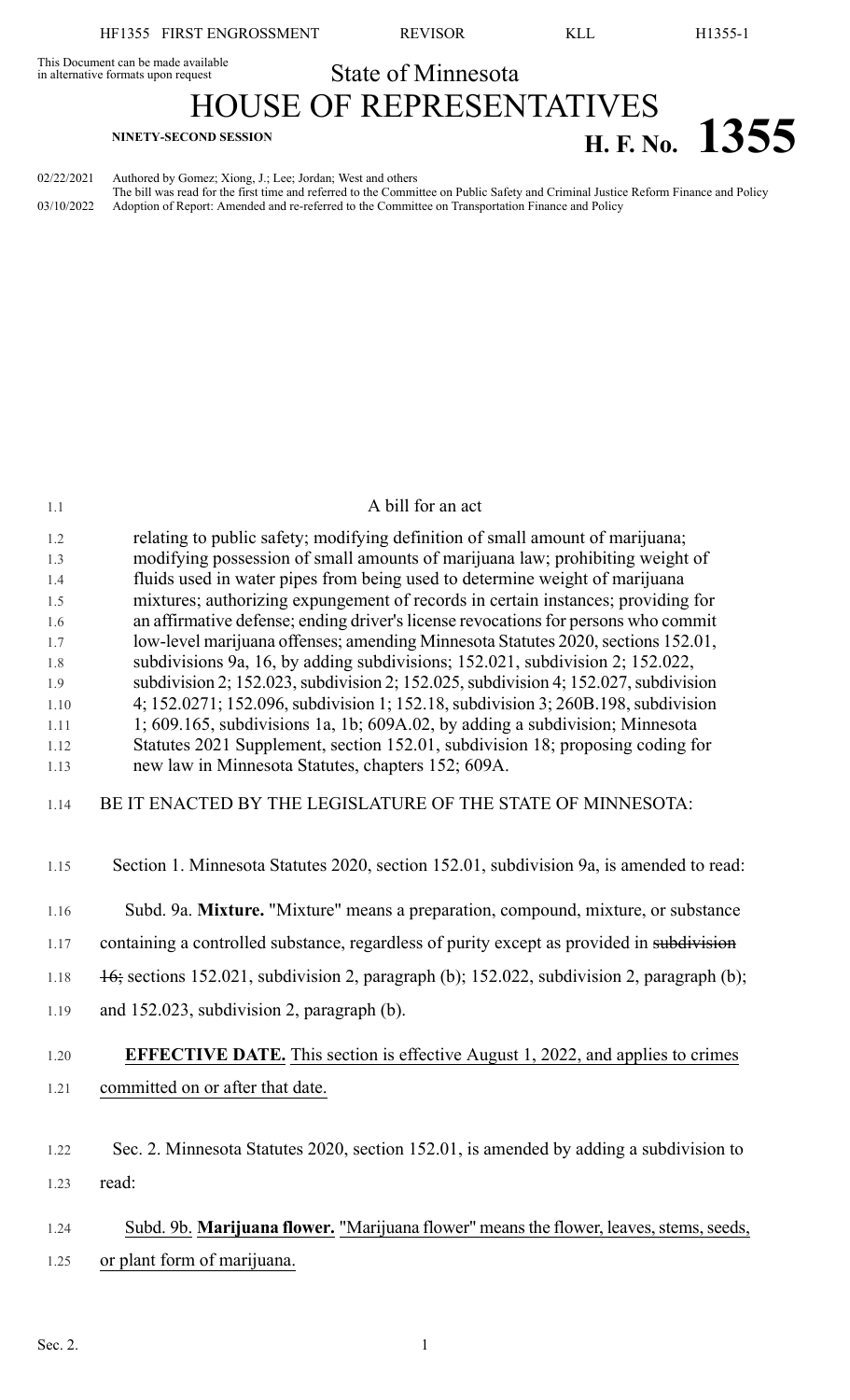- 2.1 Sec. 3. Minnesota Statutes 2020, section 152.01, is amended by adding a subdivision to 2.2 read:
- 2.3 Subd. 9c. **Nonflower marijuana.** "Nonflower marijuana" means the resinous form of 2.4 marijuana.

2.5 Sec. 4. Minnesota Statutes 2020, section 152.01, subdivision 16, is amended to read:

2.6 Subd. 16. **Small amount.** "Small amount" as applied to marijuana means: (1) 42.5 grams

2.7 or less. This provision shall not apply to the resinous form of marijuana flowers; or (2) eight

2.8 grams or less of any nonflower marijuana mixture. Nonflower marijuana mixtures weighing

2.9 eight grams or less may not be considered in determining the 42.5 gram limit in clause (1).

2.10 The weight of fluid used in a water pipe may not be considered in determining a small

2.11 amount except in cases where the marijuana is mixed with four or more fluid ounces of

2.12 <del>fluid</del>.

## 2.13 **EFFECTIVE DATE.** This section is effective August 1, 2022, and applies to crimes 2.14 committed on or after that date.

2.15 Sec. 5. Minnesota Statutes 2021 Supplement, section 152.01, subdivision 18, is amended 2.16 to read:

2.17 Subd. 18. **Drug paraphernalia.** (a) Except as otherwise provided in paragraph (b), "drug 2.18 paraphernalia" means all equipment, products, and materials of any kind, except those items 2.19 used in conjunction with permitted uses of controlled substances, including but not limited 2.20 to the permitted uses of marijuana, under this chapter or the Uniform Controlled Substances 2.21 Act, which are knowingly or intentionally used primarily in (1) manufacturing a controlled 2.22 substance, (2) injecting, ingesting, inhaling, or otherwise introducing into the human body 2.23 a controlled substance, (3) testing the strength, effectiveness, or purity of a controlled 2.24 substance, or (4) enhancing the effect of a controlled substance.

2.25 (b) "Drug paraphernalia" does not include the possession, manufacture, delivery, or sale 2.26 of: (1) hypodermic needles or syringes in accordance with section 151.40, subdivision 2; 2.27 or (2) products that detect the presence of fentanyl or a fentanyl analog in a controlled 2.28 substance.

2.29 Sec. 6. Minnesota Statutes 2020, section 152.021, subdivision 2, is amended to read: 2.30 Subd. 2. **Possession crimes.** (a) A person is guilty of a controlled substance crime in 2.31 the first degree if: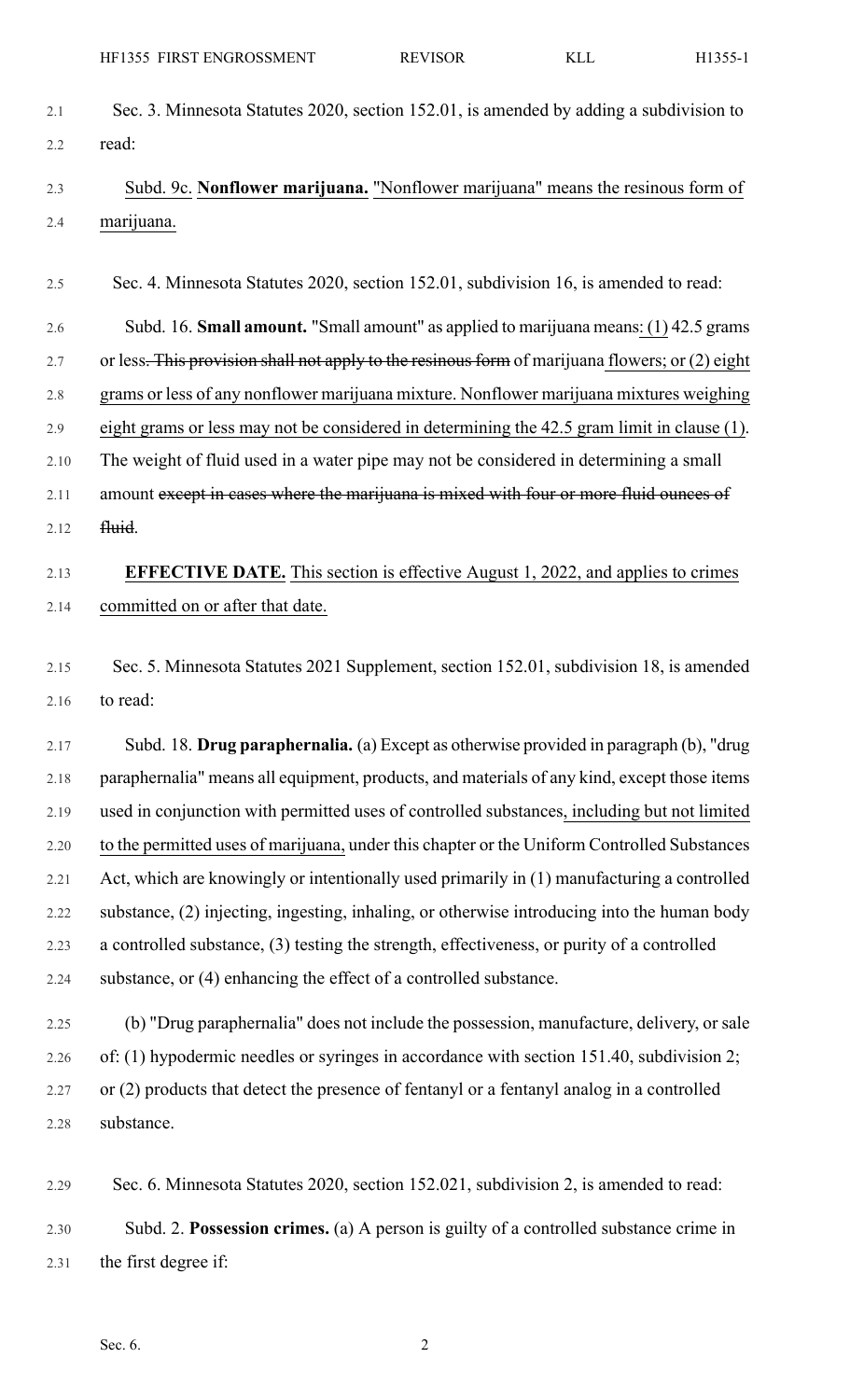| 3.1  | (1) the person unlawfully possesses one or more mixtures of a total weight of 50 grams    |
|------|-------------------------------------------------------------------------------------------|
| 3.2  | or more containing cocaine or methamphetamine;                                            |
| 3.3  | (2) the person unlawfully possesses one or more mixtures of a total weight of 25 grams    |
| 3.4  | or more containing cocaine or methamphetamine and:                                        |
| 3.5  | (i) the person or an accomplice possesses on their person or within immediate reach, or   |
| 3.6  | uses, whether by brandishing, displaying, threatening with, or otherwise employing, a     |
| 3.7  | firearm; or                                                                               |
| 3.8  | (ii) the offense involves two aggravating factors;                                        |
| 3.9  | (3) the person unlawfully possesses one or more mixtures of a total weight of 25 grams    |
| 3.10 | or more containing heroin;                                                                |
| 3.11 | (4) the person unlawfully possesses one or more mixtures of a total weight of 500 grams   |
| 3.12 | or more containing a narcotic drug other than cocaine, heroin, or methamphetamine;        |
| 3.13 | (5) the person unlawfully possesses one or more mixtures of a total weight of 500 grams   |
| 3.14 | or more containing amphetamine, phencyclidine, or hallucinogen or, if the controlled      |
| 3.15 | substance is packaged in dosage units, equaling 500 or more dosage units; or              |
| 3.16 | (6) the person unlawfully possesses one or more mixtures of a total weight of 50          |
| 3.17 | kilograms or more containing marijuana or Tetrahydrocannabinols, or possesses 500 or      |
| 3.18 | more marijuana plants.                                                                    |
| 3.19 | (b) For the purposes of this subdivision, the weight of fluid used in a water pipe may    |
| 3.20 | not be considered in measuring the weight of a marijuana mixture. For other mixtures, the |
| 3.21 | weight of fluid may not be considered except in cases where the mixture contains four or  |
| 3.22 | more fluid ounces of fluid.                                                               |
| 3.23 | <b>EFFECTIVE DATE.</b> This section is effective August 1, 2022, and applies to crimes    |
| 3.24 | committed on or after that date.                                                          |
| 3.25 | Sec. 7. Minnesota Statutes 2020, section 152.022, subdivision 2, is amended to read:      |
| 3.26 | Subd. 2. Possession crimes. (a) A person is guilty of controlled substance crime in the   |
| 3.27 | second degree if:                                                                         |
| 3.28 | (1) the person unlawfully possesses one or more mixtures of a total weight of 25 grams    |
| 3.29 | or more containing cocaine or methamphetamine;                                            |
| 3.30 | (2) the person unlawfully possesses one or more mixtures of a total weight of ten grams   |
| 3.31 | or more containing cocaine or methamphetamine and:                                        |
|      | Sec. 7.<br>3                                                                              |
|      |                                                                                           |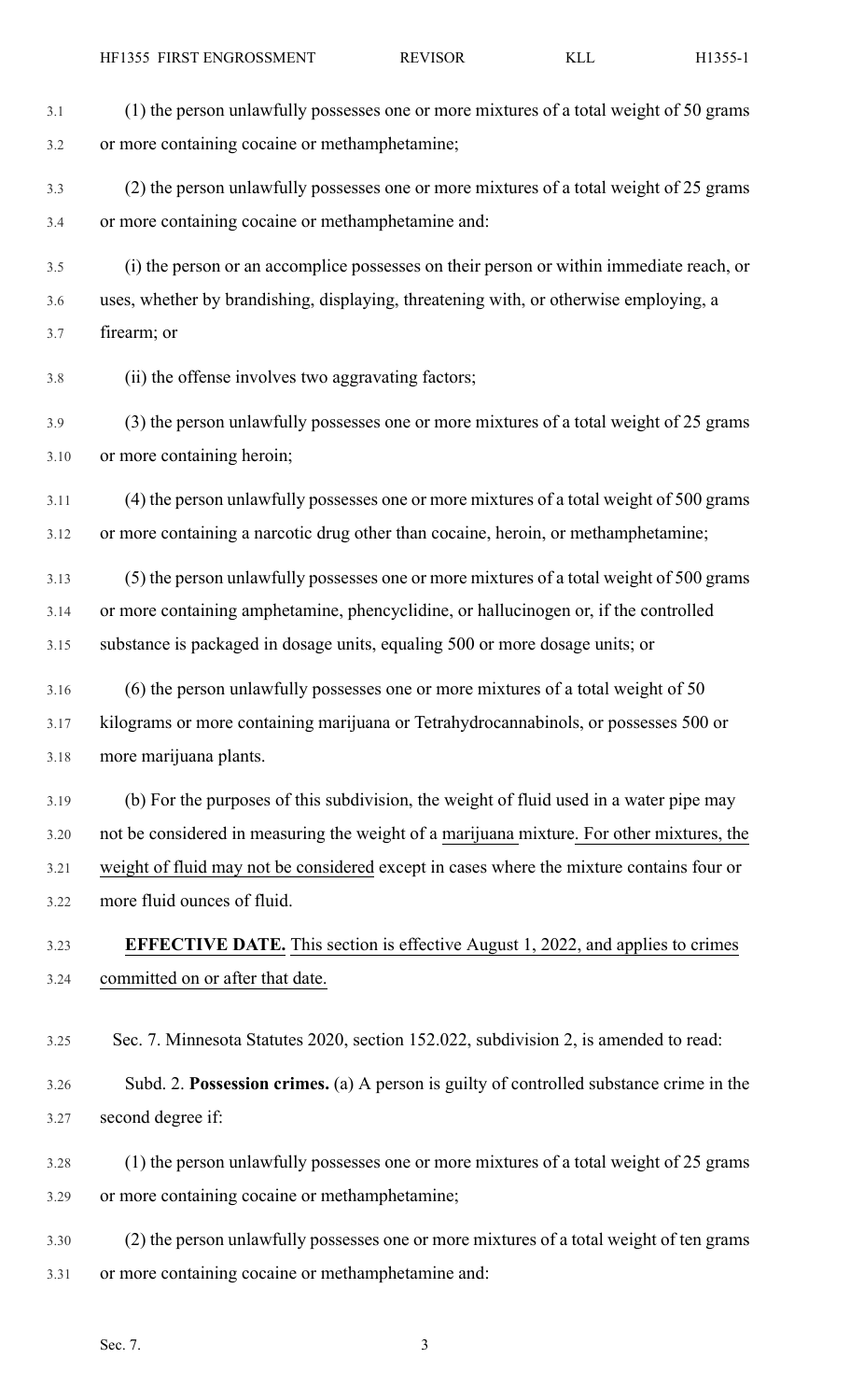- 4.1 (i) the person or an accomplice possesses on their person or within immediate reach, or 4.2 uses, whether by brandishing, displaying, threatening with, or otherwise employing, a 4.3 firearm; or 4.4 (ii) the offense involves three aggravating factors; 4.5 (3) the person unlawfully possesses one or more mixtures of a total weight of six grams 4.6 or more containing heroin; 4.7 (4) the person unlawfully possesses one or more mixtures of a total weight of 50 grams 4.8 or more containing a narcotic drug other than cocaine, heroin, or methamphetamine; 4.9 (5) the person unlawfully possesses one or more mixtures of a total weight of 50 grams 4.10 or more containing amphetamine, phencyclidine, or hallucinogen or, if the controlled 4.11 substance is packaged in dosage units, equaling 100 or more dosage units; or 4.12 (6) the person unlawfully possesses one or more mixtures of a total weight of 25 4.13 kilograms or more containing marijuana or Tetrahydrocannabinols, or possesses 100 or 4.14 more marijuana plants. 4.15 (b) For the purposes of this subdivision, the weight of fluid used in a water pipe may 4.16 not be considered in measuring the weight of a marijuana mixture. For other mixtures, the 4.17 weight of fluid may not be considered except in cases where the mixture contains four or 4.18 more fluid ounces of fluid. 4.19 **EFFECTIVE DATE.** This section is effective August 1, 2022, and applies to crimes 4.20 committed on or after that date. 4.21 Sec. 8. Minnesota Statutes 2020, section 152.023, subdivision 2, is amended to read: 4.22 Subd. 2. **Possession crimes.** (a) A person is guilty of controlled substance crime in the 4.23 third degree if: 4.24 (1) on one or more occasions within a 90-day period the person unlawfully possesses 4.25 one or more mixtures of a total weight of ten grams or more containing a narcotic drug other 4.26 than heroin; 4.27 (2) on one or more occasions within a 90-day period the person unlawfully possesses 4.28 one or more mixtures of a total weight of three grams or more containing heroin; 4.29 (3) on one or more occasions within a 90-day period the person unlawfully possesses 4.30 one or more mixtures containing a narcotic drug, it is packaged in dosage units, and equals
- 4.31 50 or more dosage units;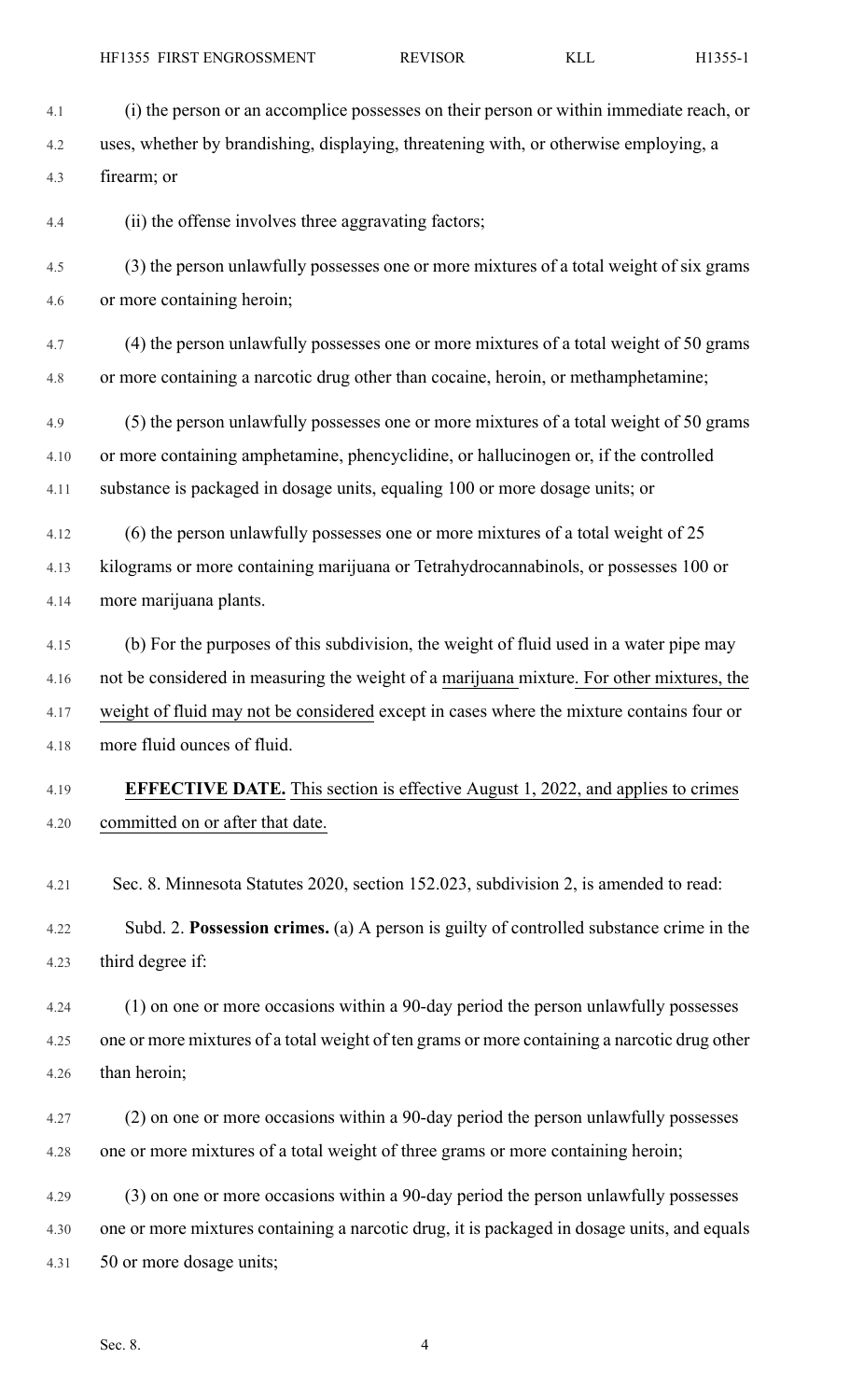| 5.1  | (4) on one or more occasions within a 90-day period the person unlawfully possesses            |
|------|------------------------------------------------------------------------------------------------|
| 5.2  | any amount of a schedule I or II narcotic drug or five or more dosage units of lysergic acid   |
| 5.3  | diethylamide (LSD), 3,4-methylenedioxy amphetamine, or                                         |
| 5.4  | 3,4-methylenedioxymethamphetamine in a school zone, a park zone, a public housing zone,        |
| 5.5  | or a drug treatment facility;                                                                  |
| 5.6  | (5) on one or more occasions within a 90-day period the person unlawfully possesses            |
| 5.7  | one or more mixtures of a total weight of ten kilograms or more containing marijuana or        |
| 5.8  | Tetrahydrocannabinols; or                                                                      |
| 5.9  | (6) the person unlawfully possesses one or more mixtures containing methamphetamine            |
| 5.10 | or amphetamine in a school zone, a park zone, a public housing zone, or a drug treatment       |
| 5.11 | facility.                                                                                      |
| 5.12 | (b) For the purposes of this subdivision, the weight of fluid used in a water pipe may         |
| 5.13 | not be considered in measuring the weight of a marijuana mixture. For other mixtures, the      |
| 5.14 | weight of fluid may not be considered except in cases where the mixture contains four or       |
| 5.15 | more fluid ounces of fluid.                                                                    |
| 5.16 | <b>EFFECTIVE DATE.</b> This section is effective August 1, 2022, and applies to crimes         |
| 5.17 | committed on or after that date.                                                               |
| 5.18 | Sec. 9. Minnesota Statutes 2020, section 152.025, subdivision 4, is amended to read:           |
| 5.19 | Subd. 4. Penalty. (a) A person convicted under the provisions of subdivision 2, clause         |
| 5.20 | (1), who has not been previously convicted of a violation of this chapter or a similar offense |
| 5.21 | in another jurisdiction, is guilty of a gross misdemeanor if:                                  |
|      |                                                                                                |
| 5.22 | (1) the amount of the controlled substance possessed, other than heroin or a small amount      |
| 5.23 | of marijuana, is less than 0.25 grams or one dosage unit or less if the controlled substance   |
| 5.24 | was possessed in dosage units; or                                                              |
| 5.25 | (2) the controlled substance possessed is heroin and the amount possessed is less than         |
| 5.26 | $0.05$ grams.; or                                                                              |
| 5.27 | (3) the controlled substance possessed is marijuana and the amount possessed is:               |
| 5.28 | (i) more than 42.5 grams but not more than 85 grams of marijuana flowers; or                   |
| 5.29 | (ii) more than eight grams but not more than 16 grams of any nonflower marijuana               |
| 5.30 | mixture.                                                                                       |
| 5.31 | (b) A person convicted under the provisions of subdivision 1; subdivision 2, clause $(1)$ ,    |
| 5.32 | unless the conduct is described in paragraph (a); or subdivision 2, clause (2), may be         |

Sec. 9. 5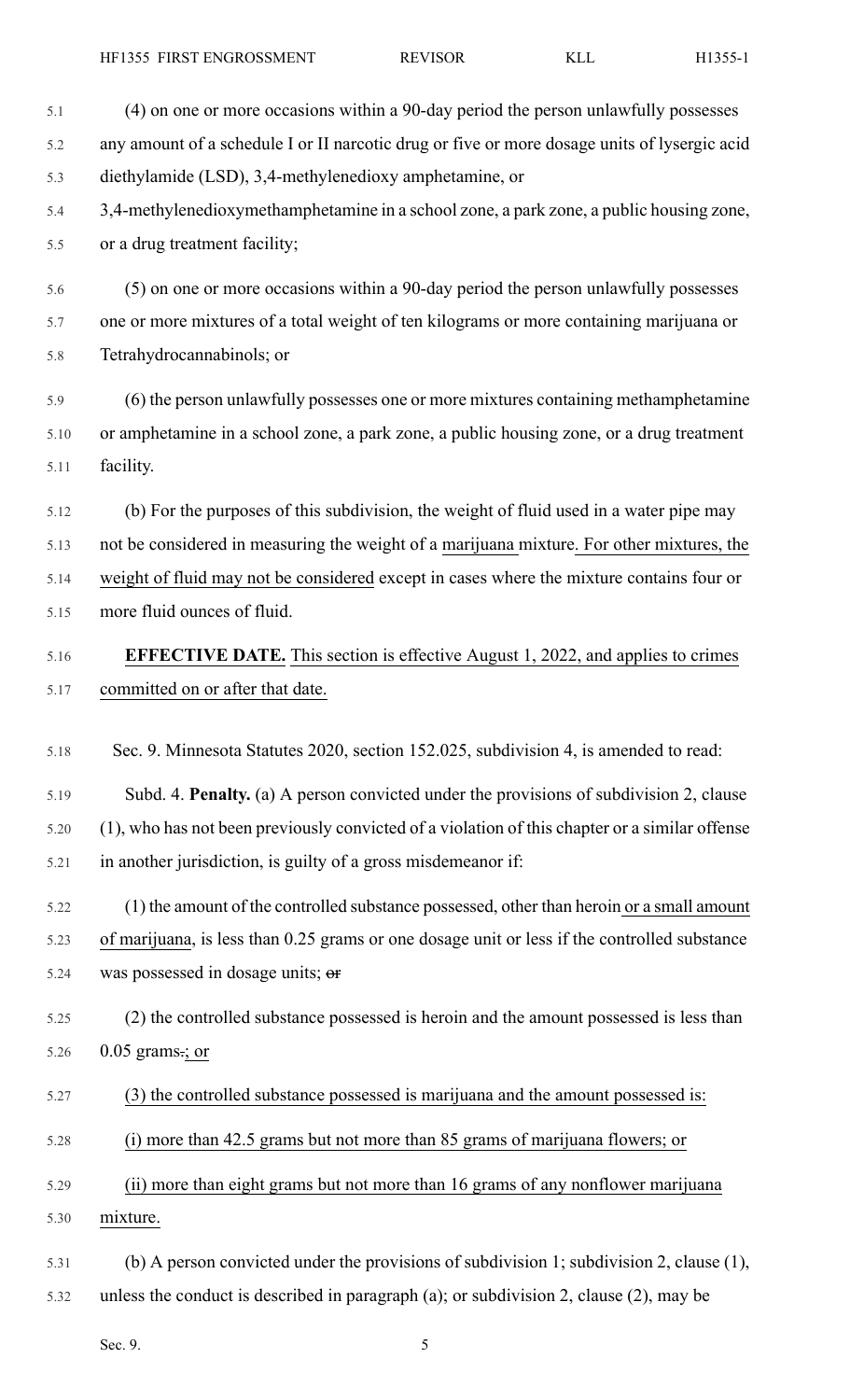- 6.1 sentenced to imprisonment for not more than five years or to payment of a fine of not more 6.2 than \$10,000, or both.
- 6.3 Sec. 10. Minnesota Statutes 2020, section 152.027, subdivision 4, is amended to read:

6.4 Subd. 4. **Possession or sale of small amounts of marijuana.** (a) A person who 6.5 unlawfully sells a small amount of marijuana for no remuneration, or who unlawfully 6.6 possesses a small amount of marijuana is guilty of a petty misdemeanor and shall be required 6.7 to participate in a drug education program unless the court enters a written finding that a 6.8 drug education program is inappropriate. The program must be approved by an area mental 6.9 health board with a curriculum approved by the state alcohol and drug abuse authority.  $6.10$  (b) A person convicted of an unlawful sale under paragraph (a) who is subsequently  $6.11$  convicted of an unlawful sale under paragraph (a) within two years is guilty of a misdemeanor

6.12 and shall be required to participate in a chemical dependency evaluation and treatment if 6.13 so indicated by the evaluation.

- 6.14 (c) A person who is convicted of a petty misdemeanor under paragraph  $(a)$  who willfully 6.15 and intentionally fails to comply with the sentence imposed, is guilty of a misdemeanor. 6.16 Compliance with the terms of the sentence imposed before conviction under this paragraph 6.17 is an absolute defense.
- 

6.18 **EFFECTIVE DATE.** This section is effective August 1, 2022, and applies to acts 6.19 committed on or after that date.

6.20 Sec. 11. Minnesota Statutes 2020, section 152.0271, is amended to read:

## 6.21 **152.0271 NOTICE OF DRUG CONVICTIONS; DRIVER'S LICENSE** 6.22 **REVOCATION.**

6.23 When a person is convicted of violating a provision of sections 152.021 to 152.0262 or 6.24 section 152.027 and  $152.0262$ , subdivision 1, 2, 3, 5, 6, or 7, the sentencing court shall 6.25 determine whether the person unlawfully sold or possessed the controlled substance while 6.26 driving a motor vehicle. If so, the court shall notify the commissioner of public safety of 6.27 its determination and order the commissioner to revoke the person's driver's license for 30 6.28 days. If the person does not have a driver's license or if the person's driver's license is 6.29 suspended or revoked at the time of the conviction, the commissionershall delay the issuance 6.30 or reinstatement of the person's driver's license for 30 days after the person applies for the 6.31 issuance or reinstatement of the license. Upon receipt of the court's order, the commissioner 6.32 is authorized to take the licensing action without a hearing.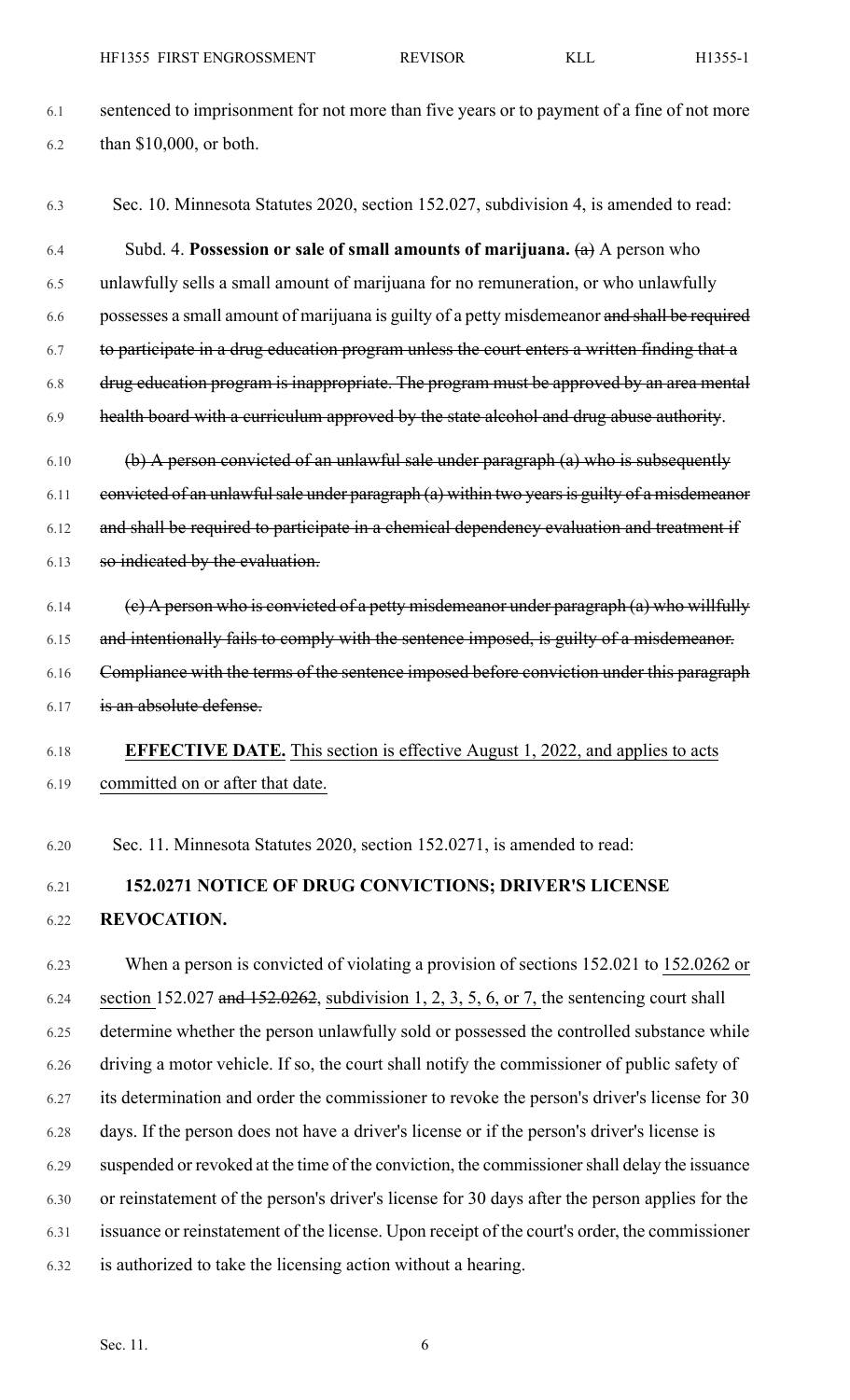- 7.1 Sec. 12. Minnesota Statutes 2020, section 152.096, subdivision 1, is amended to read:
- 7.2 Subdivision 1. **Prohibited acts; penalties.** Any person who conspires to commit any 7.3 felony act prohibited by this chapter, except possession or distribution for no remuneration 7.4 of a small amount of marijuana as defined in section 152.01, subdivision 16, is guilty of a 7.5 felony and upon conviction may be imprisoned, fined, or both, up to the maximum amount 7.6 authorized by law for the act the person conspired to commit.
- 7.7 Sec. 13. Minnesota Statutes 2020, section 152.18, subdivision 3, is amended to read:

7.8 Subd. 3. **Expungement of certain marijuana offenses.** Any person who has been found 7.9 guilty of: (1) a violation of section 152.09 with respect to a small amount of marijuana 7.10 which violation occurred prior to April 11, 1976, and whose conviction would have been 7.11 a petty misdemeanor under the provisions of section 152.15, subdivision 2, clause (5) in 7.12 effect on April 11, 1978, but whose conviction was for an offense more serious than a petty 7.13 misdemeanor under laws in effect prior to April 11, 1976, or (2) a violation of section 7.14 152.025 that occurred before August 1, 2022, where the violation would have been a petty 7.15 misdemeanor under section 152.027, subdivision 4, in effect on August 1, 2022, may petition 7.16 the court in which the person was convicted to expunge from all official records, other than 7.17 the nonpublic record retained by the Department of Public Safety pursuant to section 152.15, 7.18 subdivision 2, clause (5), all recordation relating to the person's arrest, indictment or 7.19 information, trial and conviction of an offense more serious than a petty misdemeanor. The 7.20 court, upon being satisfied that a small amount was involved in the conviction, shall order 7.21 all the recordation expunged. This shall restore the person's ability to possess, receive, ship, 7.22 or transport firearms and handle firearms and ammunition. No person as to whom an order 7.23 has been entered pursuant to this subdivision shall be held thereafter under any provision 7.24 of any law to be guilty of perjury or otherwise giving a false statement by reason of the 7.25 person's failure to recite or acknowledge conviction of an offense greater than a petty 7.26 misdemeanor, unless possession of marijuana is material to a proceeding.

#### 7.27 Sec. 14. **[152.325] CRIMINAL AFFIRMATIVE DEFENSE.**

7.28 It is an affirmative defense to a charge of possession of marijuana that the defendant 7.29 was enrolled in the registry program under sections 152.22 to 152.37 and possessed the 7.30 marijuana to use for a qualifying medical condition or was a visiting patient and possessed 7.31 the marijuana for medical use as authorized under the laws or regulations of the visiting 7.32 patient's jurisdiction of residence. This affirmative defense applies to a charge of violating: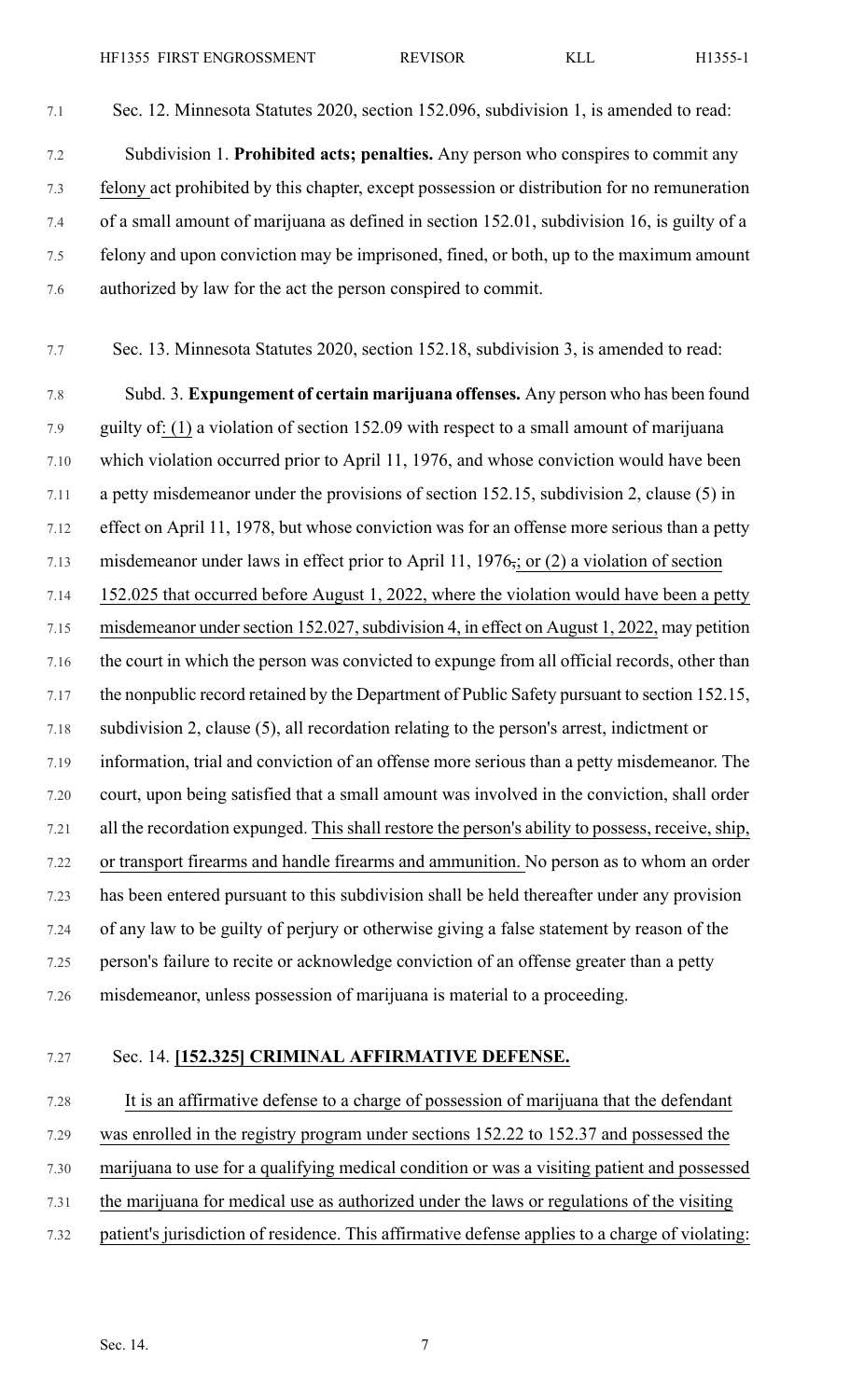| 8.1 | $(1)$ section 152.025, subdivision 2, involving possession of the amount of marijuana |
|-----|---------------------------------------------------------------------------------------|
| 8.2 | identified in section 152.025, subdivision 4, paragraph (a), clause (3); or           |
| 8.3 | $(2)$ section 152.027, subdivision 3 or 4.                                            |

8.4 Sec. 15. Minnesota Statutes 2020, section 260B.198, subdivision 1, is amended to read:

8.5 Subdivision 1. **Court order, findings, remedies, treatment.** (a) If the court finds that 8.6 the child is delinquent, it shall enter an order making any of the following dispositions of 8.7 the case which are deemed necessary to the rehabilitation of the child:

8.8 (1) counsel the child or the parents, guardian, or custodian;

8.9 (2) place the child under the supervision of a probation officer or other suitable person 8.10 in the child's own home under conditions prescribed by the court including reasonable rules 8.11 for the child's conduct and the conduct of the child's parents, guardian, or custodian, designed 8.12 for the physical, mental, and moral well-being and behavior of the child, or with the consent 8.13 of the commissioner of corrections, in a group foster care facility which is under the 8.14 management and supervision of said commissioner;

8.15 (3) if the court determines that the child is a danger to self or others, subject to the 8.16 supervision of the court, transfer legal custody of the child to one of the following:

8.17 (i) a child-placing agency;

8.18 (ii) the local social services agency;

8.19 (iii) a reputable individual of good moral character. No person may receive custody of 8.20 two or more unrelated children unless licensed as a residential facility pursuant to sections 8.21 245A.01 to 245A.16;

8.22 (iv) a county home school, if the county maintains a home school or enters into an 8.23 agreement with a county home school; or

8.24 (v) a county probation officer for placement in a group foster home established under 8.25 the direction of the juvenile court and licensed pursuant to section 241.021;

8.26 (4) transfer legal custody by commitment to the commissioner of corrections;

8.27 (5) if the child is found to have violated a state or local law or ordinance which has 8.28 resulted in damage to the person or property of another, the court may order the child to 8.29 make reasonable restitution for such damage;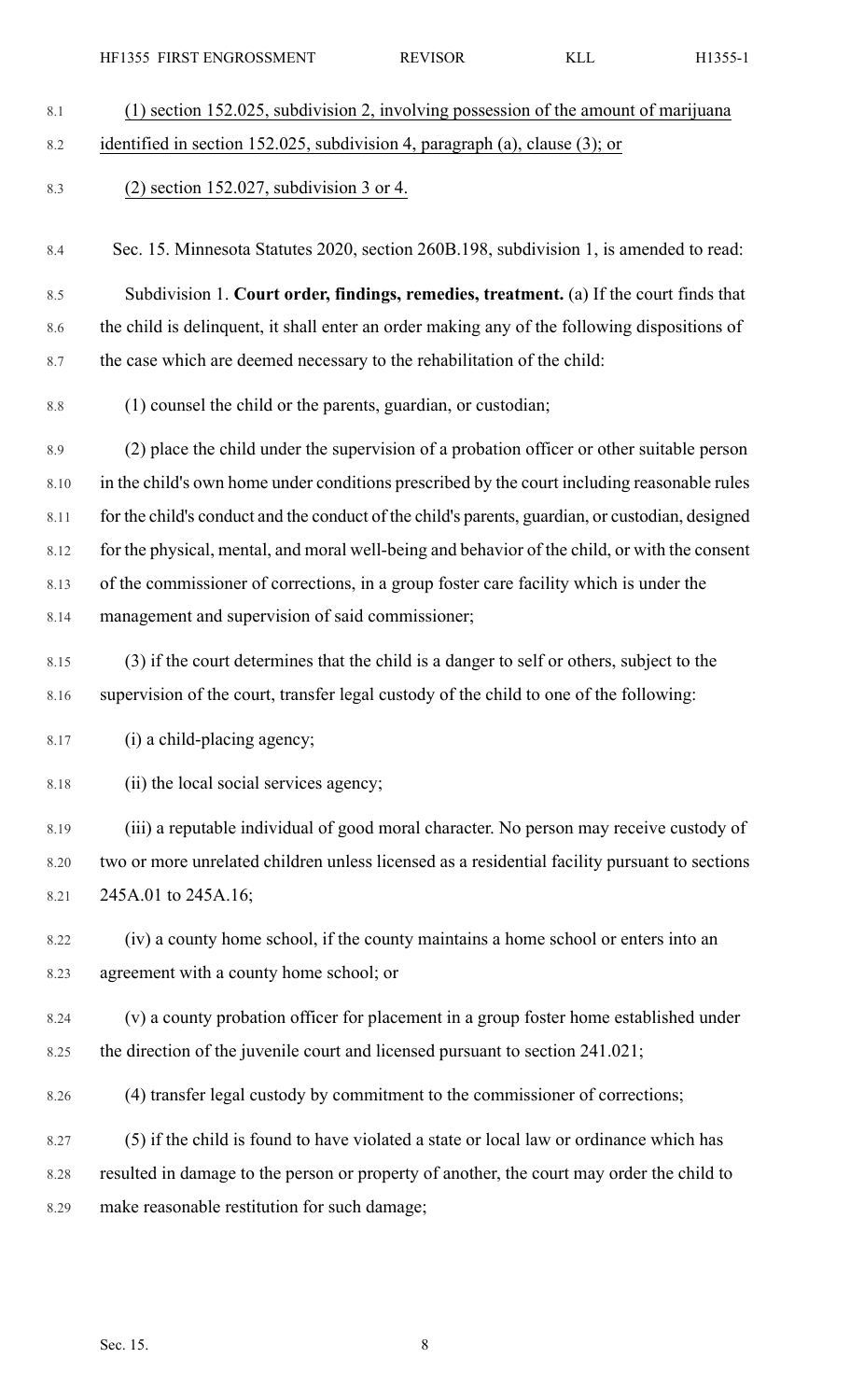9.4 (7) if the child is in need of special treatment and care for reasons of physical or mental 9.5 health, the court may order the child's parent, guardian, or custodian to provide it. If the 9.6 parent, guardian, or custodian fails to provide this treatment or care, the court may order it 9.7 provided;

9.8 (8) if the court believes that it is in the best interests of the child and of public safety 9.9 that the driver's license of the child be canceled until the child's 18th birthday, the court 9.10 may recommend to the commissioner of public safety the cancellation of the child's license 9.11 for any period up to the child's 18th birthday, and the commissioner is hereby authorized 9.12 to cancel such license without a hearing. At any time before the termination of the period 9.13 of cancellation, the court may, for good cause, recommend to the commissioner of public 9.14 safety that the child be authorized to apply for a new license, and the commissioner may so 9.15 authorize;

9.16 (9) if the court believes that it is in the best interest of the child and of public safety that 9.17 the child is enrolled in school, the court may require the child to remain enrolled in a public 9.18 school until the child reaches the age of 18 or completes all requirements needed to graduate 9.19 from high school. Any child enrolled in a public school under this clause is subject to the 9.20 provisions of the Pupil Fair Dismissal Act in chapter 127;

9.21 (10) if the child is petitioned and found by the court to have committed a controlled 9.22 substance offense under sections 152.021 to 152.0262 or section 152.027, subdivision 1, 2, 9.23 3, 5, 6, or 7, the court shall determine whether the child unlawfully possessed or sold the 9.24 controlled substance while driving a motor vehicle. If so, the court shall notify the 9.25 commissioner of public safety of its determination and order the commissioner to revoke 9.26 the child's driver's license for the applicable time period specified in section 152.0271. If 9.27 the child does not have a driver's license or if the child's driver's license is suspended or 9.28 revoked at the time of the delinquency finding, the commissioner shall, upon the child's 9.29 application for driver's license issuance or reinstatement, delay the issuance or reinstatement 9.30 of the child's driver's license for the applicable time period specified in section 152.0271. 9.31 Upon receipt of the court's order, the commissioner is authorized to take the licensing action 9.32 without a hearing;

9.33 (11) if the child is petitioned and found by the court to have committed or attempted to 9.34 commit an act in violation of section 609.342; 609.343; 609.344; 609.345; 609.3451;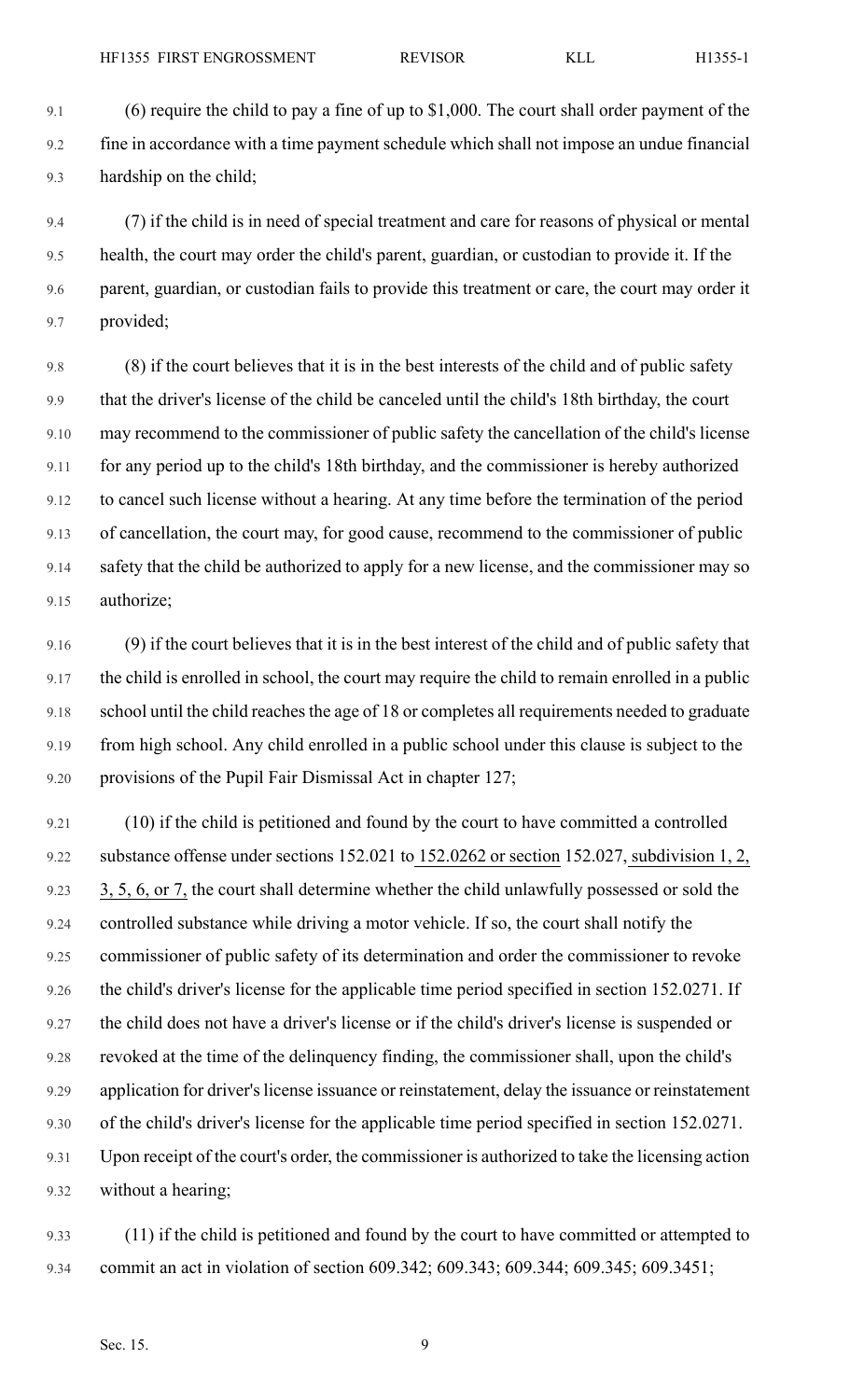10.1 609.746, subdivision 1; 609.79; or 617.23, or another offense arising out of a delinquency 10.2 petition based on one or more of those sections, the court shall order an independent 10.3 professional assessment of the child's need forsex offender treatment. An assessor providing 10.4 an assessment for the court must be experienced in the evaluation and treatment of juvenile 10.5 sex offenders. If the assessment indicates that the child is in need of and amenable to sex 10.6 offender treatment, the court shall include in its disposition order a requirement that the 10.7 child undergo treatment. Notwithstanding section 13.384, 13.85, 144.291 to 144.298, or 10.8 260B.171, or chapter 260E, the assessor has access to the following private or confidential 10.9 data on the child if access is relevant and necessary for the assessment:

10.10 (i) medical data under section 13.384;

10.11 (ii) corrections and detention data under section 13.85;

10.12 (iii) health records under sections 144.291 to 144.298;

10.13 (iv) juvenile court records under section 260B.171; and

10.14 (v) local welfare agency records under chapter 260E.

10.15 Data disclosed under this clause may be used only for purposes of the assessment and 10.16 may not be further disclosed to any other person, except as authorized by law; or

10.17 (12) if the child is found delinquent due to the commission of an offense that would be 10.18 a felony if committed by an adult, the court shall make a specific finding on the record 10.19 regarding the juvenile's mental health and chemical dependency treatment needs.

10.20 (b) Any order for a disposition authorized under thissection shall contain written findings 10.21 of fact to support the disposition ordered and shall also set forth in writing the following 10.22 information:

10.23 (1) why the best interests of the child are served by the disposition ordered; and

10.24 (2) what alternative dispositions were considered by the court and why such dispositions 10.25 were not appropriate in the instant case. Clause (1) does not apply to a disposition under 10.26 subdivision 1a.

10.27 Sec. 16. Minnesota Statutes 2020, section 609.165, subdivision 1a, is amended to read:

10.28 Subd. 1a. **Certain convicted felonsineligible to possessfirearms or ammunition.** The 10.29 order of discharge must provide that a person who has been convicted of a crime of violence, 10.30 as defined in section 624.712, subdivision 5, is not entitled to ship, transport, possess, or 10.31 receive a firearm or ammunition for the remainder of the person's lifetime. Any person who 10.32 has received such a discharge and who thereafter has received a relief of disability under